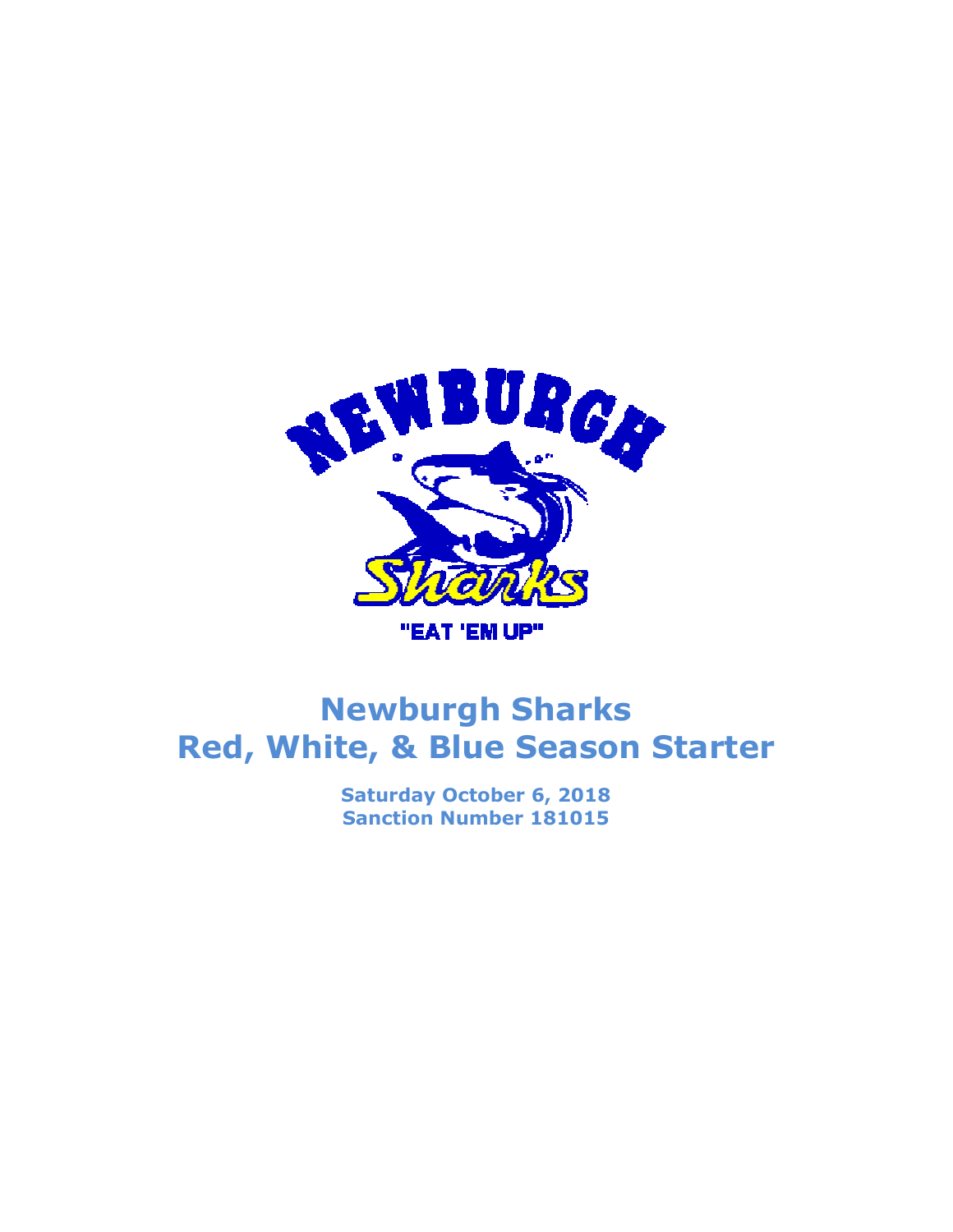## Newburgh Sharks Annual Red, White, & Blue Swim Meet

**Saturday October 6th 2018** 

| <b>SANCTION:</b>                      | Held under the sanction of USA Swimming/Metropolitan Swimming, Inc., Sanction 181015                                                                                                                                                                                                                                                                                                                                                                                                                                                       |
|---------------------------------------|--------------------------------------------------------------------------------------------------------------------------------------------------------------------------------------------------------------------------------------------------------------------------------------------------------------------------------------------------------------------------------------------------------------------------------------------------------------------------------------------------------------------------------------------|
| <b>LOCATION:</b>                      | <b>Newburgh Free Academy Natatorium</b><br>201 Fullerton Ave. Newburgh, NY 12550                                                                                                                                                                                                                                                                                                                                                                                                                                                           |
| <b>FACILITY:</b>                      | Newburgh Free Academy Natatorium is a 25-Yard pool with 6 lanes, non-turbulent lane dividers and IST<br>Timing System with IST display scoreboard. There is seating for 350 spectators.<br>The pool has not been certified in accordance with Article 104.2.2C (4)                                                                                                                                                                                                                                                                         |
| <b>SESSIONS:</b>                      | Session 1: Warm-up 8:00am, Meet Starts 9:00am Mixed Gender multiple age groups<br>Session 2 (if necessary): Warm-up 1:00pm, Meet Starts 2:00pm Mixed Gender multiple age<br>groups                                                                                                                                                                                                                                                                                                                                                         |
| <b>FORMAT:</b>                        | All events are timed finals.<br>Seeding will be conducted at the beginning of each session utilizing a scratch sheet procedure.<br>The meet is divided into 2 separate sessions with the same OPEN events in each session. Each team<br>will be assigned ONE session to attend based on the order in which entries were received.                                                                                                                                                                                                          |
| <b>ELIGIBILITY:</b>                   | Open to all USA Swimming/Metropolitan Swimming Inc. registered swimmers.<br>All swimmers participating in this meet must be registered by the first day of the meet.<br>Age on October 6, 2018 will determine age for the entire meet.                                                                                                                                                                                                                                                                                                     |
| <b>DISABILITY</b><br><b>SWIMMERS:</b> | Swimmers with disabilities are encouraged to attend. Contact the meet director if you need special<br>consideration. The athlete (or the athlete's coach) is also responsible for notifying the meet referee of<br>any disability prior to the competition.                                                                                                                                                                                                                                                                                |
| <b>ENTRIES:</b>                       | Swimmers may enter a maximum of 5 events per session.<br>Entries will be accepted on a first come, first serve basis. The 500 Freestyle may be limited to 3<br>heats for females and 3 heats for males.<br>All entries must be submitted with Hy-Tek Team Manager.<br>U.S. Mail Entries/Payment to: Newburgh Sharks, 140 Dogwood Lane. Newburgh, NY 12550<br>Email Entries/Confirm Entry Receipt: admin@nbsharks.com<br>Signature required for express mail.                                                                               |
| <b>DEADLINE:</b>                      | 1. Metro LSC teams will be given priority on a first come/first served basis. Metro teams entries must be<br>received by September 28, 2018<br>2. The final entry deadline for this meet is September 29, 2018<br>3. Entries received between September 28 and September 29 will be entered in the order in which they<br>were received as space allows. An email confirming receipt of entries if you provide an email contact.<br>Please contact Meet Director if you do not receive such a report within 2 days of your original email. |
| <b>ENTRY FEE:</b>                     | An entry fee of \$5.00 per individual even must accompany the entries.<br>Make check payable to: Newburgh Sharks.<br>Payment must be received by October 6, 2018 for email entries. Payment must be included with all mail<br>entries. Failure to pay entry fees by this deadline could result in teams being barred from the meet.                                                                                                                                                                                                        |
| <b>WARM-UP:</b>                       | General warm-up procedures will be in effect.                                                                                                                                                                                                                                                                                                                                                                                                                                                                                              |
| <b>SCRATCHES:</b>                     | Coaches will be given scratch sheets upon check-in for each session. All scratches are due no later than<br>30 minutes prior to the start of the session. Coaches are asked to indicate clearly individual events<br>scratches and which swimmers will not be participating in the session.                                                                                                                                                                                                                                                |
| <b>COACHES:</b>                       | In accordance with Metropolitan Swimming Inc. Policy, only those coaches who display current, valid<br>USA Swimming credentials will be permitted to act in a coaching capacity at this meet. Coaches who do<br>not possess these credentials will be required to leave the deck area.                                                                                                                                                                                                                                                     |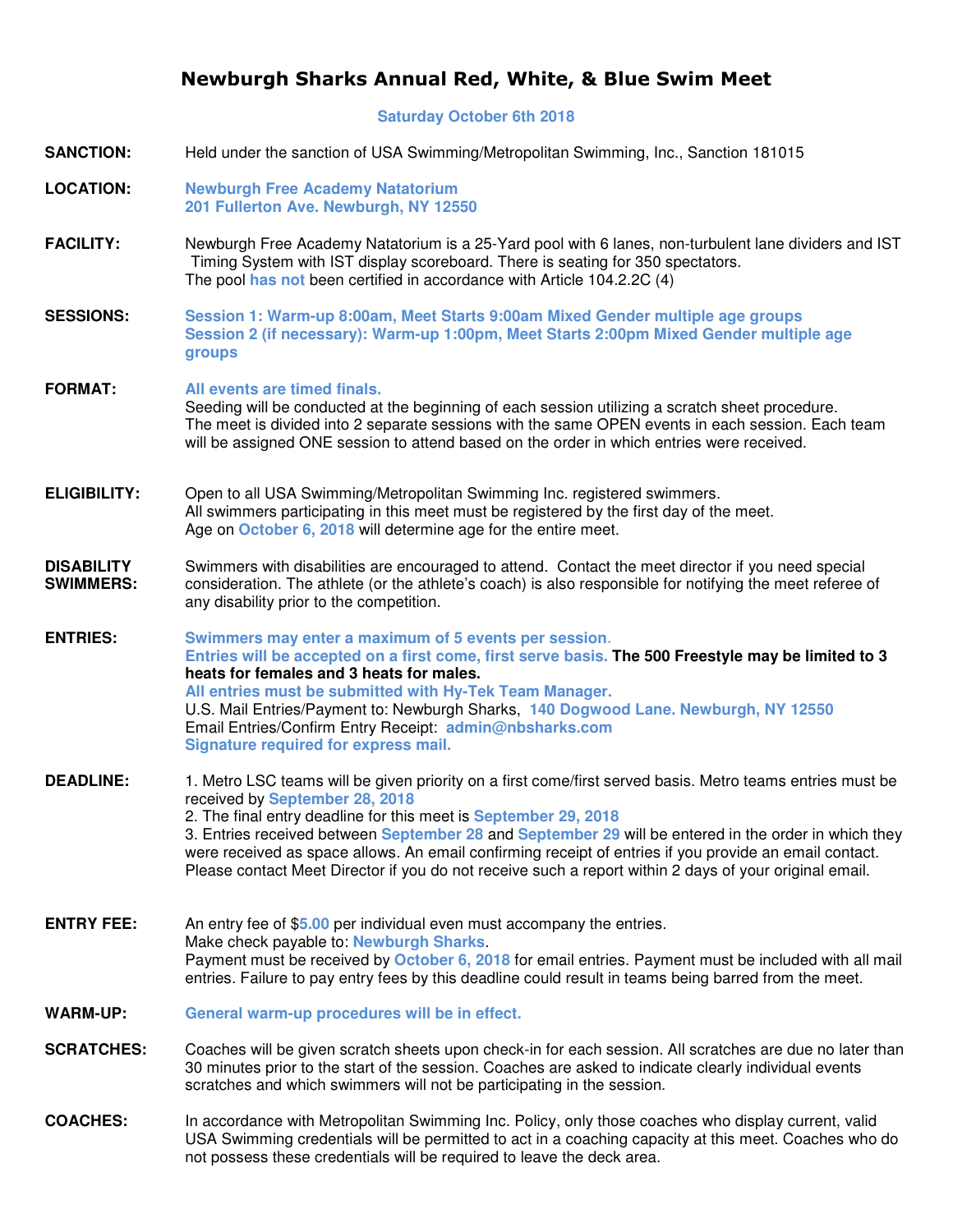**AWARDS: Awards will be awarded to Top 6 finishers in the 12 and under age groups. 12 and under heat winners will receive ribbons. OFFICIALS: Meet Referee**: **Frank Bacigal** Officials wishing to volunteer should contact Meet Referee by **September 28, 2018** at **fbacigal288@gmail.com Admin Official**: Patrick Kavanagh **MEET DIRECTOR: Patrick Kavanagh, Phone: 914-522-1964 Email: admin@nbsharks.com RULES:** The current USA Swimming Rules and Regulations will apply. **The USA Swimming Code of Conduct is in effect for the duration of the meet.** The overhead start procedure may be used at the discretion of the meet Referee. **SAFETY:** Metropolitan Safety and Warm-up procedures will be in effect. Marshals will be present throughout warm-ups and competition, and have the authority to remove, with the concurrence of the meet Referee, any swimmer, coach, club, or spectator for failure to follow the safety rules. **WATER DEPTH:** USA 2011 - 202.3.7 The water depth is 3 feet 6 inches at the shallow end and 12 feet at the deep end. **DISCLAIMER:** Upon acceptance of his/her entries, the participant waives all claims against **the Newburgh Sharks, the Newburgh Enlarged City School District**, Metropolitan Swimming Inc., USA Swimming Inc., their agents or representatives for any injury occurring as a result of the meet. "It is understood that USA Swimming, Inc. and Metropolitan Swimming, Inc. shall be free from liabilities or claims for damages arising by reason of injuries to anyone during the conduct of the event." **DECK CHANGING: Deck changes are prohibited. AUDIO/VISUAL:** Use of Audio or visual recording devices, including a cell phone, is not permitted in changing areas, rest rooms, locker rooms, or behind the starting blocks. **"Operation of a drone, or any other flying apparatus, is prohibited over the venue (pools, athlete/coach areas, spectator areas and open ceiling locker rooms) any time athletes, coaches, officials and/or spectators are present." ADMISSION: \$5.00 per session; Meet program \$5.00 MERCHANTS: There will be a food concession stand open for the duration of the meet. PARKING: There is ample parking in school lots located off of Fullerton Ave. and Gidney Ave. Please follow the City of Newburgh parking guidelines if parking on street. The Newburgh Sharks will not be held responsible if your car is ticketed or towed. DIRECTIONS: From 84E: Exit 10, right onto 9W South (Robinson Ave.), right on South St. NFA will be on your right.** From 84W: Exit 10, bear right off the ramp, right onto 9W South (Robinson Ave.), right on South St. NFA will be on your right. Address for MapQuest: 201 Fullerton Ave. Newburgh, NY 12550